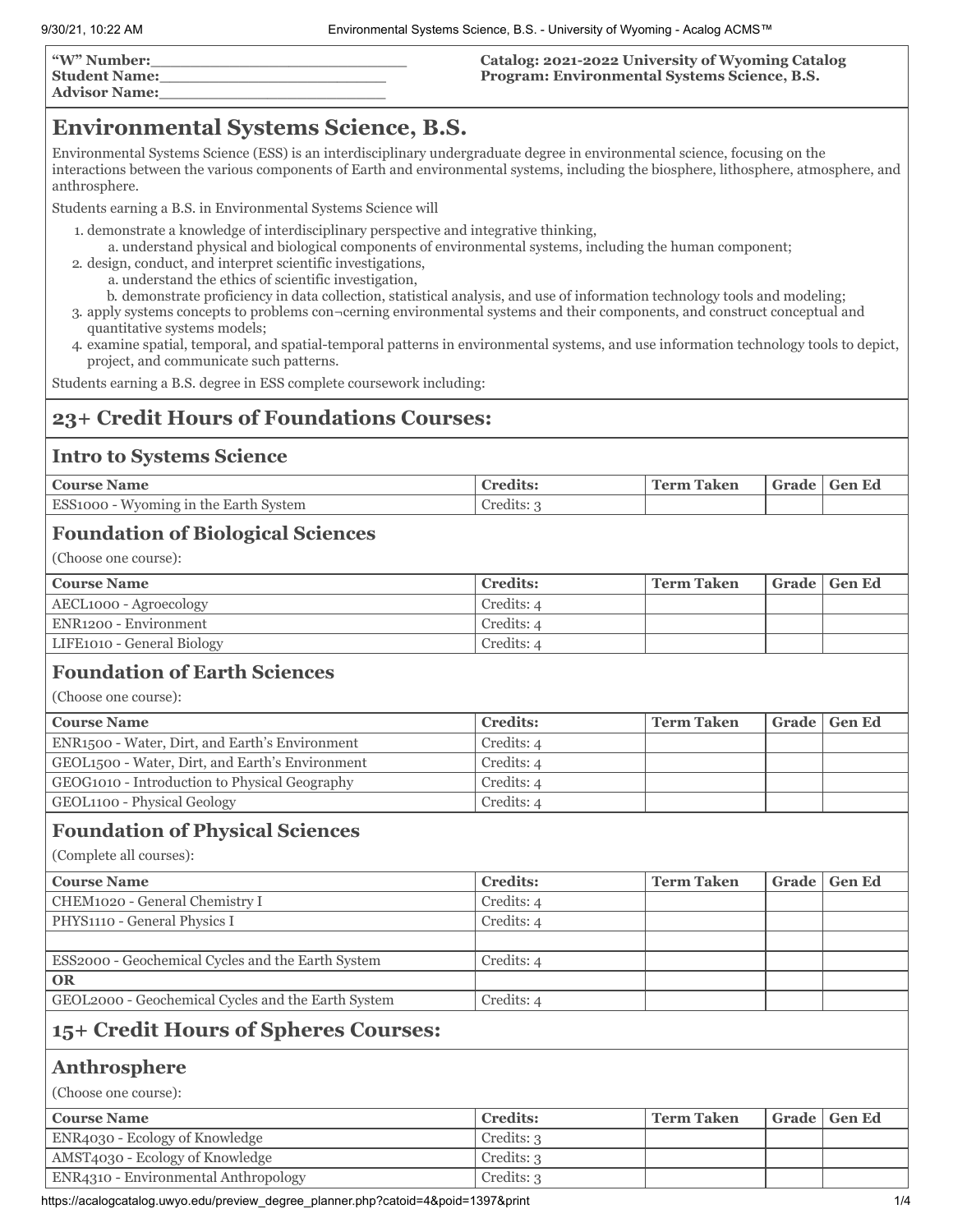#### 9/30/21, 10:22 AM Environmental Systems Science, B.S. - University of Wyoming - Acalog ACMS™

| ANTH4310 - Environmental Anthropology                                                                | Credits: 3      |                   |       |               |
|------------------------------------------------------------------------------------------------------|-----------------|-------------------|-------|---------------|
| ENR4040 - Conservation of Natural Resources                                                          | Credits: 3      |                   |       |               |
| GEOG4040 - Conservation of Natural Resources                                                         | Credits: 3      |                   |       |               |
| ENR4412 - Global Environment History                                                                 | Credits: 3      |                   |       |               |
| HIST4412 - Global Environment History                                                                | Credits: 3      |                   |       |               |
| ENR3950 - Environmental Sociology                                                                    | Credits: 3      |                   |       |               |
| SOC3950 - Environmental Sociology                                                                    | Credits: 3      |                   |       |               |
| GEOG3400 - Traditional Ecological Knowledge                                                          | Credits: 3      |                   |       |               |
| NAIS3400 - Traditional Ecological Knowledge                                                          | Credits: 3      |                   |       |               |
| GEOG3550 - Natural Hazards and Society                                                               | Credits: 3      |                   |       |               |
| GEOL3650 - Energy for Society: Addressing the Energy Grand<br>Challenge                              | Credits: 4      |                   |       |               |
| <b>Atmosphere</b>                                                                                    |                 |                   |       |               |
| (Choose one course):                                                                                 |                 |                   |       |               |
| <b>Course Name</b>                                                                                   | <b>Credits:</b> | <b>Term Taken</b> | Grade | <b>Gen Ed</b> |
| ATSC2100 - Global Warming: The Science of Humankinds' Energy<br><b>Consumption Impacting Climate</b> | Credits: 3      |                   |       |               |
| ATSC2200 - Severe and Unusual Weather                                                                | Credits: 3      |                   |       |               |
| ERS3010 - Air Quality Management                                                                     | Credits: 3      |                   |       |               |

GEOG3450 - Weather and Climate Credits: 3 GEOG4440 - Advanced Global Climate Variability Credits: 3

**Biosphere**

#### **Must Complete all Three Courses**

ENR3450 - Weather and Climate Credits: 3

| <b>Course Name</b>                                        | <b>Credits:</b> | Term Taken | Grade   Gen Ed |
|-----------------------------------------------------------|-----------------|------------|----------------|
| ENR4010 - Winter Ecology: Skills of the Winter Naturalist | Credits: 1      |            |                |
| ENR4011 - Winter Ecology: Snowpack Science and Dynamics   | Credits: 1      |            |                |
| ENR4012 - Winter Ecology: Wildlife and Plant Adaptations  | Credits: 1      |            |                |

## **OR Choose One Course:**

| <b>Course Name</b>                                         | <b>Credits:</b> | <b>Term Taken</b> | Grade | <b>Gen Ed</b> |
|------------------------------------------------------------|-----------------|-------------------|-------|---------------|
| ENR2450 - Fish and Wildlife Management in the Anthropocene | Credits: 4      |                   |       |               |
| ZOO2450 - Fish and Wildlife Management in the Anthropocene | Credits: 4      |                   |       |               |
| GEOG4460 - Biogeography                                    | Credits: 3      |                   |       |               |
| LIFE2022 - Animal Biology                                  | Credits: 4      |                   |       |               |
| LIFE2023 - Biology of Plants and Fungi                     | Credits: 4      |                   |       |               |
| LIFE3400 - General Ecology                                 | Credits: 3      |                   |       |               |
| REWM2000 - Principles of Rangeland Management              | Credits: 3      |                   |       |               |
| REWM4200 - Reclamation of Drastically Disturbed Lands      | Credits: 3      |                   |       |               |
| REWM4440 - Applied Fire Ecology                            | Credits: 3      |                   |       |               |

## **Lithosphere - Environmental Change**

(Choose one course):

| <b>Course Name</b>                                          | <b>Credits:</b> | <b>Term Taken</b> | Grade Gen Ed |
|-------------------------------------------------------------|-----------------|-------------------|--------------|
| ENR3130 - Environmental Quality                             | Credits: 3      |                   |              |
| SOIL3130 - Environmental Quality                            | Credits: 3      |                   |              |
| ENR4430 - Green Chemistry and Global Environmental Problems | Credits: 3      |                   |              |
| CE4430 - Green Chemistry and Global Environmental Problems  | Credits: 3      |                   |              |
| ESS3480 - Environmental Change                              | Credits: 3      |                   |              |
| GEOG3480 - Environmental Change                             | Credits: 3      |                   |              |
| GEOL3500 - Global Change: A Geological Perspective          | Credits: 4      |                   |              |

# **Lithosphere - Hydrology & Surface Processes**

(Choose one course):

| - -<br>Cours.<br>$ -$<br>лe<br>vи | $n_{\rm T}$<br>.<br>$- - - - - - - -$ | <b>CONTRACTOR</b><br>m.<br>l'arn | T <sub>0</sub><br>.<br>_____ | $\sim$<br>$\triangle$ $\triangle$ $\triangle$<br>- Eus<br>-----<br>____ |
|-----------------------------------|---------------------------------------|----------------------------------|------------------------------|-------------------------------------------------------------------------|
|                                   |                                       |                                  |                              |                                                                         |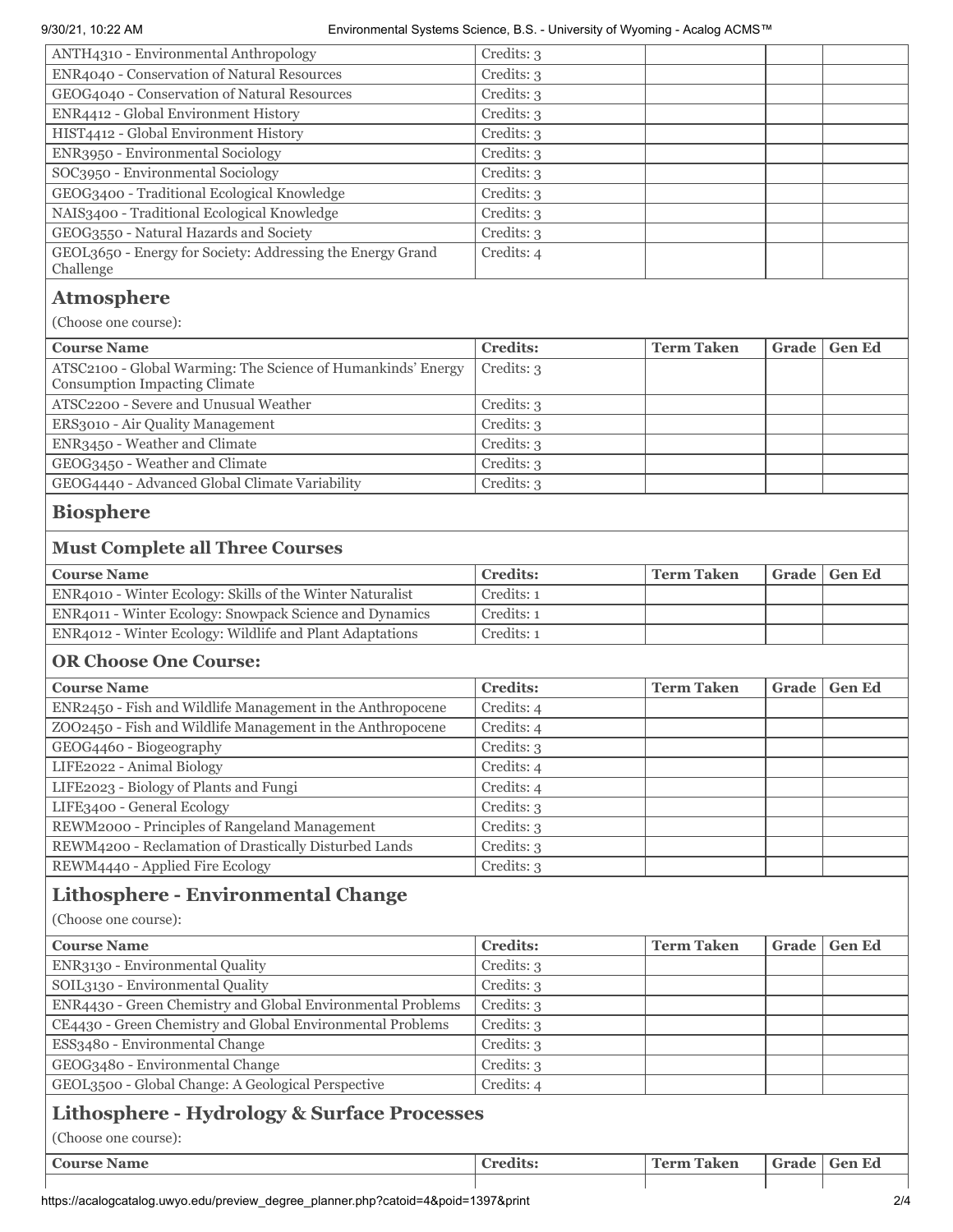#### 9/30/21, 10:22 AM Environmental Systems Science, B.S. - University of Wyoming - Acalog ACMS™

| ENR4285 - Wildland Hydrology                                                                                                     | Credits: 3      |                   |       |               |
|----------------------------------------------------------------------------------------------------------------------------------|-----------------|-------------------|-------|---------------|
| REWM4285 - Wildland Hydrology                                                                                                    | Credits: 3      |                   |       |               |
| GEOG3010 - Geomorphology of Earth's Dynamic Landscapes                                                                           | Credits: 3      |                   |       |               |
| GEOL3400 - Geologic Hazards: A Historical and Scientific Review                                                                  | Credits: 4      |                   |       |               |
| REWM4700 - Wildland Watershed Management                                                                                         | Credits: 3      |                   |       |               |
| REWM4710 - Watershed Water Quality Management                                                                                    | Credits: 3      |                   |       |               |
|                                                                                                                                  |                 |                   |       |               |
| 14+ Credit Hours of Skills & Tools Courses:                                                                                      |                 |                   |       |               |
| <b>Statistics</b>                                                                                                                |                 |                   |       |               |
| (Choose one course):                                                                                                             |                 |                   |       |               |
| <b>Course Name</b>                                                                                                               | <b>Credits:</b> | <b>Term Taken</b> | Grade | <b>Gen Ed</b> |
| STAT2050 - Fundamentals of Statistics                                                                                            | Credits: 4      |                   |       |               |
| STAT2070 - Introductory Statistics for the Social Sciences                                                                       | Credits: 4      |                   |       |               |
| <b>Data Analysis</b>                                                                                                             |                 |                   |       |               |
| (Choose one course):                                                                                                             |                 |                   |       |               |
| <b>Course Name</b>                                                                                                               | <b>Credits:</b> | <b>Term Taken</b> | Grade | <b>Gen Ed</b> |
| ENR4525 - Environmental Data Analysis                                                                                            | Credits: 4      |                   |       |               |
| GEOL4525 - Environmental Data Analysis                                                                                           | Credits: 4      |                   |       |               |
| ESS4001 - Analysis of Nature's Data                                                                                              | Credits: 3      |                   |       |               |
| GEOL3250 - Geosciences and Computers                                                                                             | Credits: 4      |                   |       |               |
| STAT3050 - Statistical Methods                                                                                                   | Credits: 3      |                   |       |               |
| ZOO4400 - Population Ecology                                                                                                     | Credits: 3      |                   |       |               |
| <b>GIS/Remote Sensing</b><br>(Choose one course):<br><b>Course Name</b>                                                          | <b>Credits:</b> | <b>Term Taken</b> | Grade | <b>Gen Ed</b> |
| GIST1200 - Geospatial Foundations                                                                                                | Credits: 3      |                   |       |               |
| GIST2310 - Intro to Geographic Information Systems                                                                               | Credits: 4      |                   |       |               |
| GIST2140 - Survey of Remote Sensing Applications                                                                                 | Credits: 3      |                   |       |               |
| GIST2150 - Introduction to Programming in Geospatial                                                                             | Credits: 3      |                   |       |               |
| Information Science and Technology                                                                                               |                 |                   |       |               |
| GIST4130 - Applied Remote Sensing for Agricultural Management                                                                    | Credits: 3      |                   |       |               |
| RNEW4130 - Applied Remote Sensing for Agricultural                                                                               | Credits: 3      |                   |       |               |
| Management                                                                                                                       |                 |                   |       |               |
| <b>Applied Experience (1 credit)</b>                                                                                             |                 |                   |       |               |
| <b>Course Name</b>                                                                                                               | <b>Credits:</b> | <b>Term Taken</b> | Grade | <b>Gen Ed</b> |
| ESS4970 - Internship in Earth System Science                                                                                     | Credits: 1-6    |                   |       |               |
| <b>Capstone</b>                                                                                                                  |                 |                   |       |               |
| <b>Course Name</b>                                                                                                               | <b>Credits:</b> | <b>Term Taken</b> | Grade | <b>Gen Ed</b> |
| ESS4950 - Exploring the Earth System                                                                                             | Credits: 3      |                   |       |               |
| 18+ Credit Hours in an Approved Minor                                                                                            |                 |                   |       |               |
| 18+ credit hours in an approved minor* or concurrent major as an area of specialization: Agroecology, Anthropology, Astronomy,   |                 |                   |       |               |
| Biology, Botany, Chemistry, Environment & Natural Resources, Geography, Geology, Insect Biology, Land Surveying,                 |                 |                   |       |               |
| Paleoenviron-mental Studies, Physics, Rangeland Ecology & Watershed Management, Reclamation & Restoration Ecology, Soil Science, |                 |                   |       |               |
|                                                                                                                                  |                 |                   |       |               |

\* *other options available; subject to advisor approval*

# **6+ Credit Hours of Haub School Requirements Courses:**

- U.S. Diversity (choose one)
- Global Awareness (choose one)

## **Additional Requirements:**

Students complete additional credit hours in consultation with advisor if needed to meet minimum 120 credits, including 42 upper division credits, to earn a bachelor's degree from the University of Wyoming.